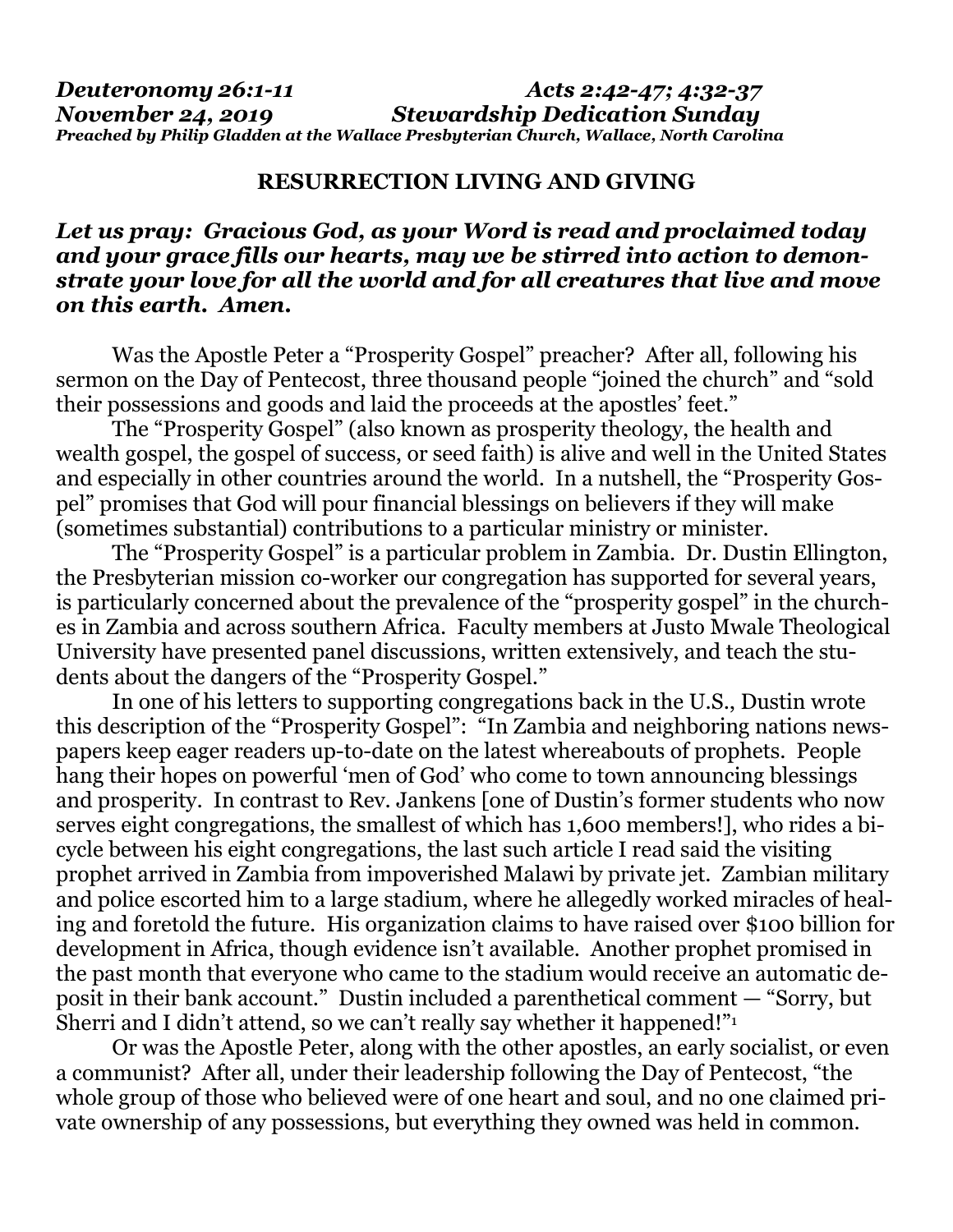There was not a needy person among them, for as many as owned lands or houses sold them and brought the proceeds of what was sold. They laid it at the apostles' feet, and it was distributed to each as any had need." (Acts 4:32, 34-35)

Doesn't that sound a lot like these definitions of socialism and communism?

\* Socialism: a system of society or group living in which there is no private property.

\* Communism: a system in which goods are owned in common and are available to all as needed.

For it was Karl Marx, the socialist revolutionary, who said, "From each according to his ability, to each according to his needs."

No, indeed! Far from being a "Prosperity Gospel Preacher" or a proponent of some 20th century political ideology such as socialism or communism, the Apostle Peter, along with the other apostles and believers, experienced the power of God's Holy Spirit and the promise of the resurrection in such a life-changing way that the community that was born was Spirit shaped and remarkable in its practices.

Listen again to what the early believers did as a new community of faith:

They devoted themselves to the apostles' teaching and fellowship.

- \* They devoted themselves to the breaking of bread and the prayers.
- \* All who believed were together and had all things in common.
- \* They took care of any who had need.
- \* They spent much time together in the temple.

\* They broke bread from house to house and ate their food with glad and generous hearts.

\* They praised God.

\* They were of one heart and soul.

What those early believers practiced in response to God's grace and the power of the Holy Spirit in their lives was not short-lived. Three hundred years later, in a letter to a priest of the Romans state religion in Galatia [which is modern Turkey], the Roman Emperor Julian outlined his efforts to provide help for Roman citizens, the poor, strangers, and beggars. He commented on what he thought was a poor effort on the part of the priests throughout Galatia and compared their work with that of the Christian community: "Why then do we think that this is sufficient and do not observe how the kindness of Christians to strangers, their care for the burial of their dead, and the sobriety of their lifestyle has done the most to advance their cause? For it is disgraceful when no Jew is a beggar and the impious Galileans [Julian's name for the Christians] support our poor in addition to their own; everyone is able to see that our coreligionists are in want of aid from us."<sup>2</sup>

So, how did this Christian community come about? And what does their life together have to say to us as a Christian community 2,000 years later? Did Peter and the other apostles get together one day and say, "We ought to start a new community that is diverse, outward-looking, caring, and dedicated to the glory of God?" No, according to Acts 2, the Holy Spirit came upon them with the power of the resurrection. The same power that raised Jesus Christ from the dead was given to them to fulfill the Lord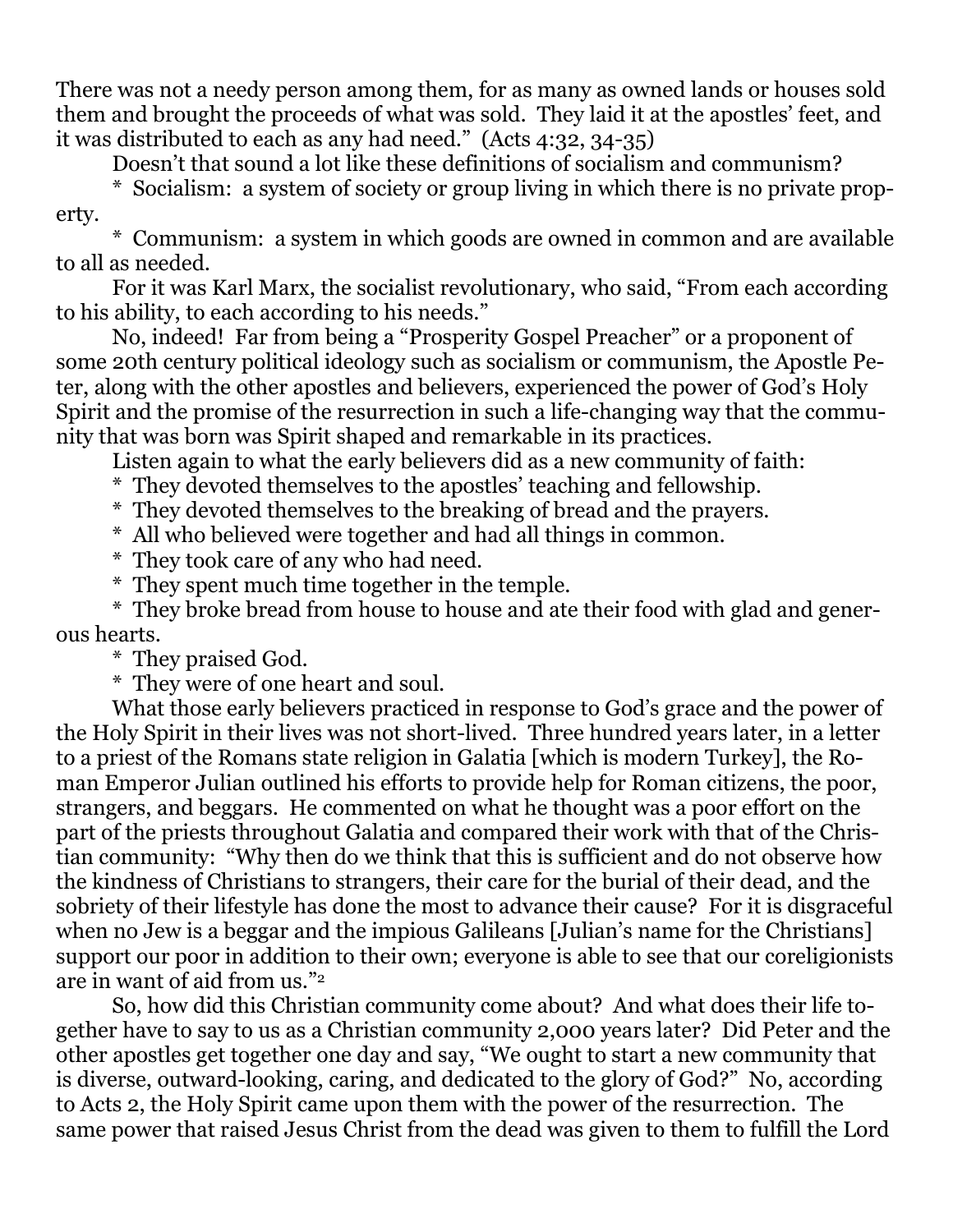Jesus' command to spread the good news. What follows in Acts is the story of the resurrection living and giving of that first group of believers. In his commentary on these verses, Matt Skinner writes, "It is important to underscore that Acts 2:42-47 describes a community of faith that operates in the power of God's Spirit. The virtues of justice, worship, and mutuality are not accomplishments of extraordinary folk; they are signs of the Spirit within a community of people who understand themselves as united in purpose and identity — not a dispersed collection of individual churchgoers. This is not to say that the members of a community of faith bear no responsibility for living in a way that displays God's reconciliation. The audacious claims of a resurrection faith demand such boldness from us."<sup>3</sup>

As part of our worship during our session meeting Tuesday night, the elders and I discussed the following three questions. As you think about your commitment to the mission and ministry of the Wallace Presbyterian Church in the coming year and beyond — financial, service, participation, prayer — consider how you would answer these questions:

\* Why do we exist as a church?

- \* What would be lost in our community if we ceased to be?
- \* What are we willing to let go of so the mission will continue?

Those questions are another way of asking, "How will our church show resurrection living and giving?" The early group of believers were a Spirit-filled church, and they showed it by: repentance and faith in the Lord Jesus; devoting themselves to the authoritative teachings of the apostles; emphasizing fellowship; being a caring community; being a joyous community respected by the society; and praying.

There are plenty of articles and studies these days about the demise of the church and Christianity, especially in mainline Protestant churches. At the same time, studies indicate people have a deep hunger for a spiritual connection in their lives. Also, there is a crying need for true community. There are also many programs designed to "turn your church around" in the 21st century. I don't say that dismissively, because many of those programs contain hard truths we need to hear about how to be the church in the 21st century and how best to bear witness with great power to the resurrection of the Lord Jesus.

One of the best resources I have looked at is from the Presbyterian Mission Organization and is called "7 Marks of Congregational Vitality." Interestingly, in the introduction, the authors clearly identify what this is NOT. It is not:

• A universal program instructing churches and assuring vitality and sustainable life

- Another plan that promises an immediate fix
- A guarantee of revitalization for every congregation
- An attempt for the PC(USA) to tell churches what to do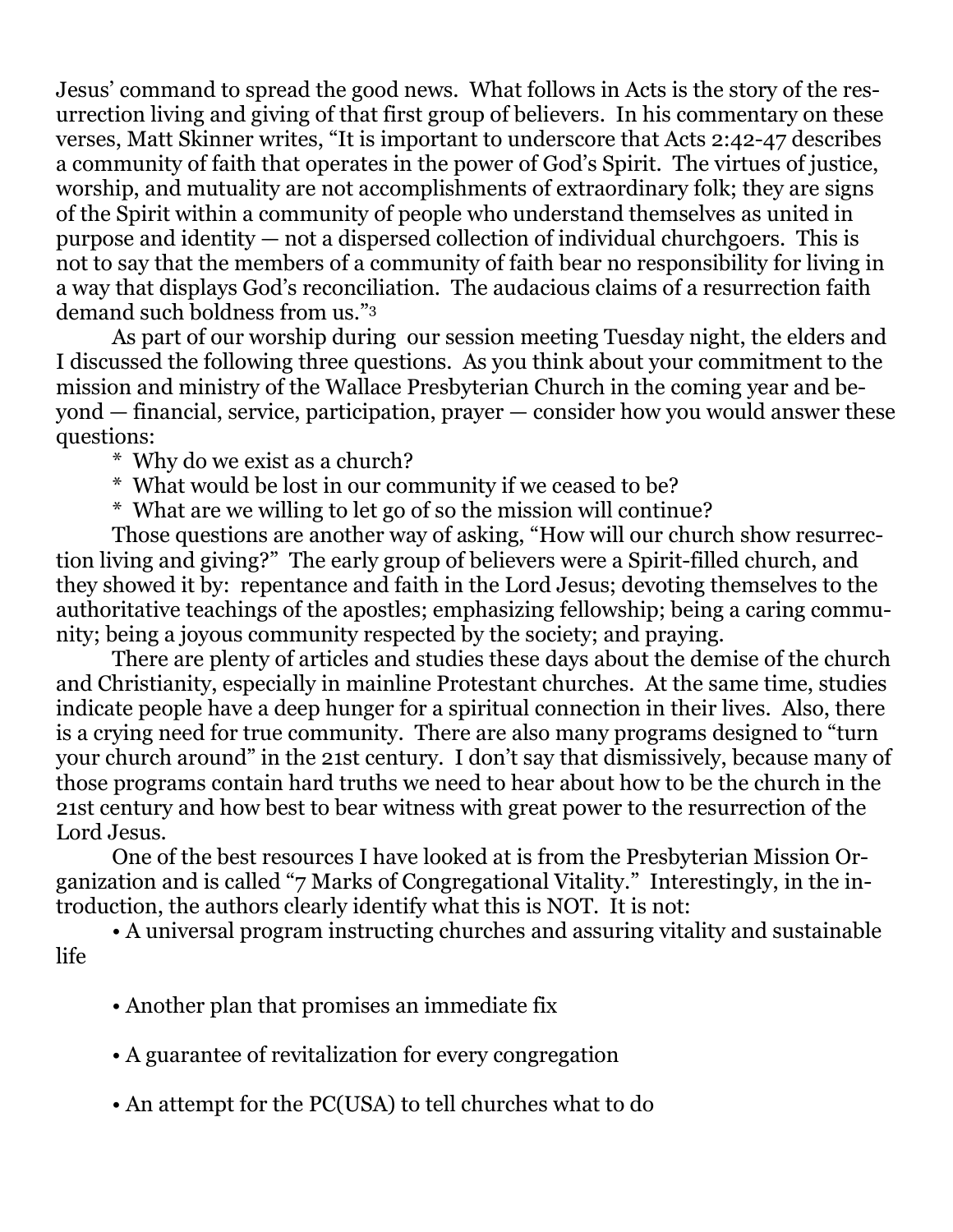- An institutional survival guide for membership, numbers and buildings
- An encouragement to tweak, yet remain the same
- A return to glory days gone by, nor a guidebook on calling the young pastor

The 7 Marks of Congregational Vitality are both a good measuring stick of where we are as a congregation and what we can do to be even more faithful and vital in our witness to the resurrection of Jesus Christ. The 7 Marks are:

\* Lifelong Discipleship Formation vs. complacent "Christian piety" and simply teaching good morals

\* Intentional, authentic evangelism, which includes intentionally sharing the good news and not just acts of kindness, because Christ is such a part of our identity as a congregation, he overflows into everything we do

\* Outward, incarnational focus vs. inward institutional survival: this includes awareness and focus on our neighbors and neighborhood and a missional focus on where Christ is already present and active and calling us to join him

\* Empower servant leadership vs. the pastor's job or monopolized leadership, helping all members identify their spiritual gifts and use them in the ministry of the congregation

\* Spirit-inspired worship vs. stale ritual or consumer entertainment worship, where we encounter God, and are challenged, taught, transformed, encountered, convicted, and sent out as different people

\* Caring relationships vs. any other social club — sharing God's love and helping people to encounter Jesus Christ, to welcome and extend hospitality to all people

\* and finally Ecclesial health vs. unhealthy dysfunction: Understanding Why we are a church community? How are we a church community in practice? Clarity in mission and core ministry values, with a budget that reflects these priorities.

Let's go back to the first century church in Jerusalem, where the people sold their fields and houses and possessions and gave the proceeds so no one would be in need. The question should be asked: Is this descriptive or prescriptive?

It is certainly descriptive, because Luke is describing how that group of believers responded to the power of the resurrection in their living and their giving.

But is it prescriptive? That is, is every Christian community in all times and places supposed to look like that Christian community in all of its practices? There isn't much evidence in the rest of the New Testament that many other communities went all in, such as the one in Jerusalem.

But I don't mention that to let us off the hook. The particular practices of those early churches may not have been exactly the same, but their motivation was exactly the same: their strong and powerful faith in the resurrected Jesus Christ is what formed them into a community and guided them to do what they did, in worship, in prayer, in fellowship, in caring, in giving.